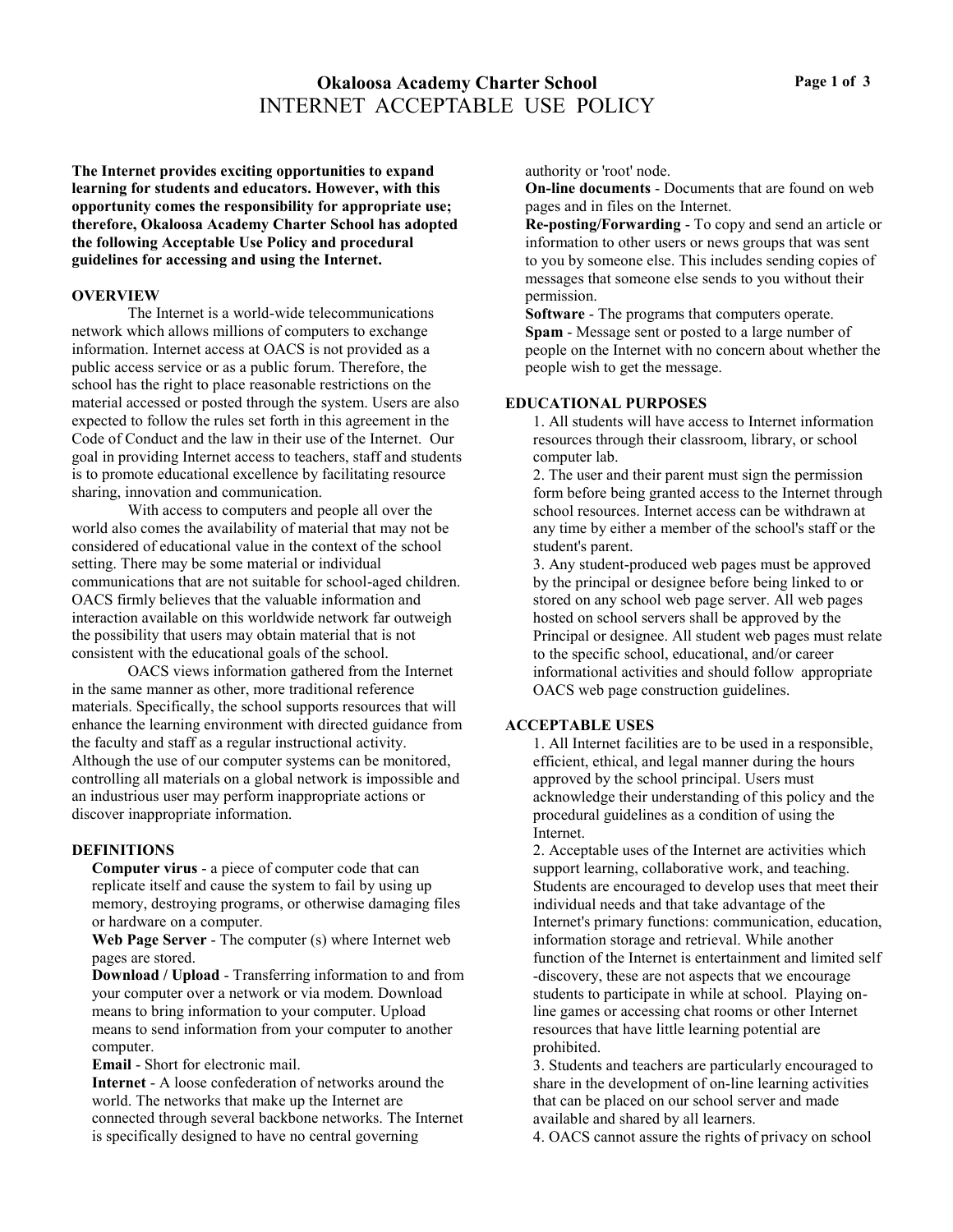computer systems. Parents have the right at any time to request to see the contents of their student's computer files.

5. Failure to adhere to this policy and these procedural guidelines may result in the suspension or revocation of the offender's privilege of access to the Internet or in other disciplinary actions.

## **UNACCEPTABLE USES**

Unacceptable uses of the Internet include but are not limited to the following:

1. Violating the conditions of the Code of Conduct especially those dealing with students' rights to privacy. 2. Attempting any unauthorized access to any computer system.

3. Downloading inappropriate materials, i.e. files, graphics, sound clips, and/or movies.

4. Re-posting personal communications without the author's prior consent.

5. Copying commercial software in violation of copyright law or other copyright protected material.

6. Using the network for financial gain or for any commercial or illegal activity.

7. Installing or storing any software on any OACS computer without the permission of the teacher or staff member responsible for the computer.

8. Making or attempting to make any changes in any configuration, password, or program on any computer or computer system without permission.

9. Using any OACS computer without permission of the teacher or staff member responsible for that computer. 10. Swearing, use of vulgarities or any other inappropriate language, pictures or gestures on the Internet in any form including written, graphic, voice phone, and real-time video applications.

**11. Attempting any unauthorized access to any computer system is illegal and will be treated as such.**

#### **MUTUAL RESPONSIBILITIES**

1. Teachers or those assisting students are responsible for:

a. teaching proper techniques and standards for participation;

b. guiding student access to appropriate areas of the Internet;

c. assuring that students understand that if they misuse the Internet they will lose their Internet access privileges; and

d. monitoring related concerns including the issues of privacy, software piracy, copyright infringement, e-mail etiquette, and the approved and intended use of Internet resources.

2. School Administrators will:

a. take appropriate disciplinary measures when students misuse the Internet; and

b. insure their teachers receive the guidance and training needed to fulfill their responsibilities.

3. Parents will indemnify OACS against any damage that

is caused by the student's inappropriate use of the system.

# **LIMITATION OF LIABILITY**

Okaloosa Academy Charter School makes no warranties of any kind, whether expressed or implied for the service it is providing. Okaloosa Academy Charter School will not be responsible for any damages a user may suffer, including loss of data. Okaloosa Academy Charter School will not be responsible for the accuracy or quality of information obtained through any school Internet connection.

## **PROCEDURAL GUIDELINES – EMAIL**

Users should practice proper email behavior:

1. Do not reveal your personal address or phone numbers or those of students or colleagues.

2. Never agree to meet in person anyone you have met online. Attempts by others to meet you should be reported to your parents and to school officials, if it takes place through school-provided resources.

3. Always report any messages you receive that make you feel uncomfortable or are inappropriate to parents and/or school officials, if it takes place through OACSprovided resources.

4. Be polite. Do not be abusive in your messages to others.

5. Use appropriate language. Do not swear, use

vulgarities or any other inappropriate language.

6. Illegal activities are strictly forbidden.

7. OACS cannot assure the rights of privacy for email. People who operate the system can access email.

8. Messages relating to or in support of illegal activities may be reported to the authorities. Email produced in the scope of school work is public record.

9. Do not use computer resources in such a way that you disrupt the use of those resources or the network by other users.

10. All communications and information accessible via the network should be considered private property and should not be re-posted to others without permission from the author.

11. Posting chain letters or engaging in spamming is not permitted.

# **PROCEDURAL GUIDELINES - COMPUTER VIRUS PROTECTION**

Users must avoid knowingly or inadvertently spreading computer viruses.

1. Do not download files from unknown sources.

2. Always download files to a computer that has

adequate virus detection and protection installed.

3. Deliberate attempts to degrade or

disrupt system performance will be viewed as criminal activity under applicable state and federal law.